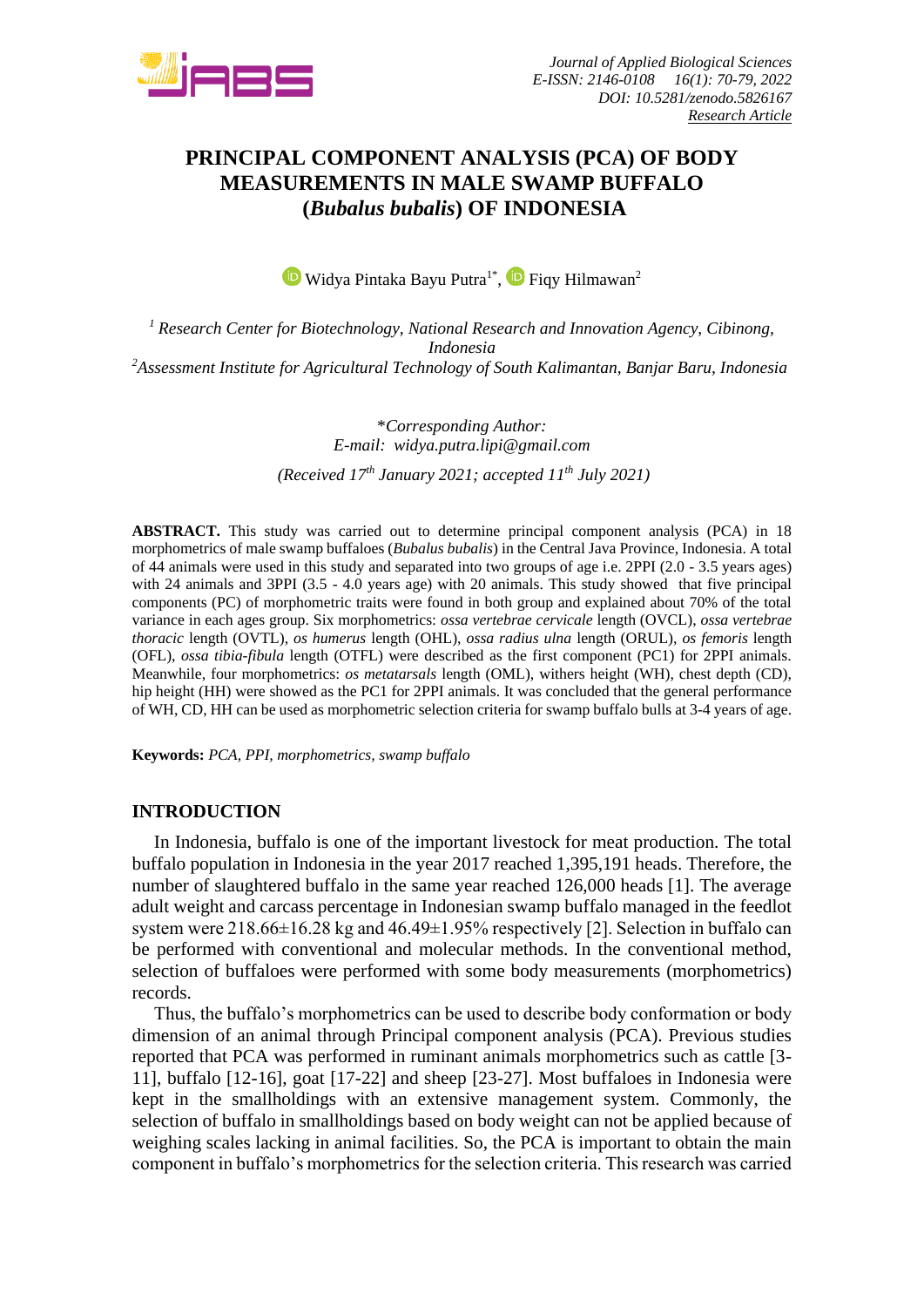out to obtain the body conformation/dimension using the PCA method with 18 morphometrics of swamp buffalo bulls (*Bubalus bubalis*). The results in this study can be used as the early information to develop buffalo's selection program in smallholdings of Indonesia.

## **MATERIALS AND METHODS**

#### *Animals*

A total of 44 heads of swamp buffalo bulls (*Bubalus bubalis*) from buffalo market center (BMC) in the Kudus Region of Indonesia were used in this study. The animals were separated based on the pairs of permanent incisors (PPI) groups of 2PPI (2.0 - 3.5 years age) and 3PPI (3.5 - 4.0 years age).

## *Animals Measurement*



**Fig 1.** *The scheme of buffalo's morphometrics. 1:Ossa vertebrae cervicalis length; 2:Ossa vertebrae thoracicae length; 3:Ossa vertebrae lumbales length; 4:Ossa vertebrae sacrales length; 5:Os scapula length; 6:Os humerus length; 7:Ossa radiusulna length; 8:Os metacarpale length; 9:Os femoris length; 10:Ossa tibia-fibulla length; 11:Os metatarsale length; 12:Coxae distance; 13:Ischium distance; 14:Coxae-Ischium distance; 15:Body length; 16:Withers height; 17:Chest depth; 18:Hip height*

A total of 18 body measurements were performed in each animal as illustrated in Fig. 1. *Ossa vertebrae cervical* length (OVCL) was measured from the limit of *axio*-*atlas* to the end of the neck (1st *dorsal vertebrae*) or in front of hump. *Ossa vertebrae thoracicae* length (OVTL) was measured from end of the neck to middle point of the body  $(13<sup>th</sup>$ *dorsal vertebrae*). *Ossa vertebrae lumbales* length (OVLL) was measured from the middle point of the body to the 1st *processus spinosus* of *sacral* bone. *Ossa vertebrae sacral* length (OVSL) was measured along the *sacral* bone. *Os scapula* length (OSL) was measured from the highest point of body (in the bottom of hump) to *tuber humerus. Os humerus* length (OHL) was measured from *tuber humerus* to the middle point of *tuber radius-ulna. Ossa radius-ulna* length (ORUL) was measured from *tuber radius-ulna* to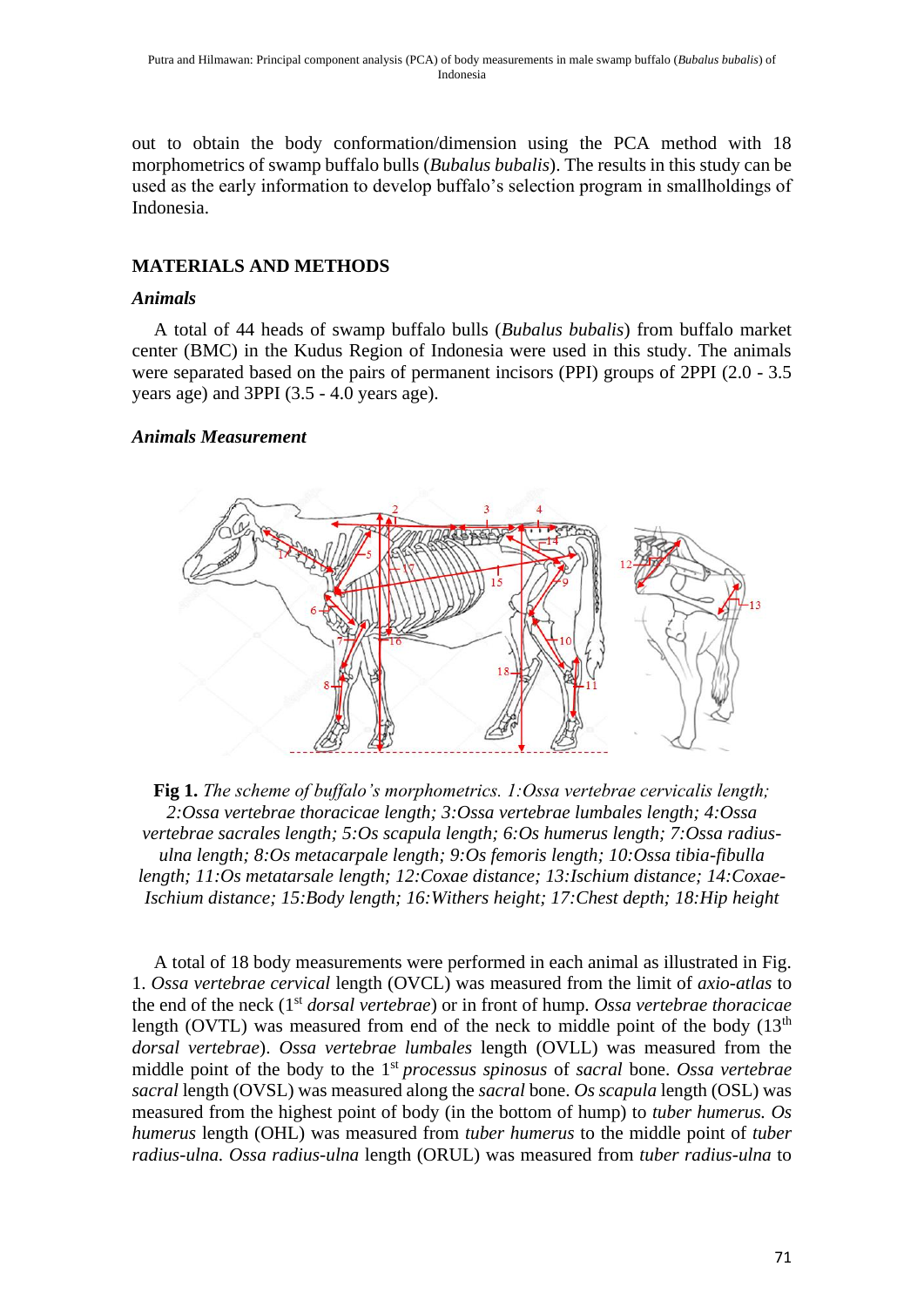*os carpal. Os metacarpale* length (OMCL) was measured from *os carpal* to the end of 1st *os phalank. Os femoris* length (OFL) was measured from *tuber ilium* to *tuber femoris. Ossa tibia-fibulla* length (OTFL) was measured from *tuber femoris* to *tuber calcis. Os metatarsale* length (OMTL) was measured from the end of *os tarsus* to 1<sup>st</sup> *os phalanks. Coxae* distance (CxD) was measured from left to right of the *tuber coxae*. *Ischium* distance (ID) was measured from left to right of the *tuber ischium. Coxae-Ischium*  distance (CID) was measured from *tuber coxae* to *tuber ischium.* Body length (BL) was measured from *tuber humerus* to *tuber ischium.* Withers height (WH) was measured from the behind of *os scapula* from dorsal point to the ground. Chest depth (CD) was measured from the behind of *os scapula* from dorsal to ventral points. Hip height (HH) was measured from *os coxae* (*tuber coxae*) to the ground.

#### **Statistical Analysis**

Means, standard deviation, and Pearson's coefficient of correlation in the morphometrics of animals were calculated with SPSS 16.0 software (SPSS Inc, Chicago, USA). From the correlation matrix, data were generated for the principal component factor analysis. Anti-image correlations, Kaiser Meyer Olkin (KMO) measures of sampling adequacy and Bartlett's Test of Sphericity were computed to test the validity of the factor analysis of the data sets [12]. The PCA is a linear combination of the original variables and are estimated in such a way that the first principal component (PC1) explains the largest percentage of the total phenotypic variance [28]. The varimax criterion of the orthogonal rotation method was employed for the rotation of the factor matrix. The choice of varimax rotation is informed by its ability to maximize the sum of the variances of the squared loadings within each column of the loading matrix. This tends to produce some higher loadings and some loadings near zero which is one of the aspects of simple structure that enhance the interpretability of the principal components. Thus, the mathematical model of PCA as follows [29]:

$$
Y_{_{ij}}=\sum_{\scriptscriptstyle k=1}^q a_{_{ik}}c_{_{kj}}+e_{_{ij}}
$$

Where  $Y_{ij}$  is the value of the i<sup>th</sup> observation on the j<sup>th</sup> measure; q is the number of common factors;  $a_{ik}$  is the value of the i<sup>th</sup> observation on the  $k<sup>th</sup>$  common factor (factor loadings);  $c_{kj}$  is the regression coefficient of the  $k<sup>th</sup>$  common factor for predicting the j<sup>th</sup> measure and  $e_{ii}$  is the value of the ith observation on the  $i<sup>th</sup>$  communality value.

#### **RESULTS AND DISCUSSION**

Commonly, the average of buffalo's morphometrics in 3PPI group was higher than 2PPI group as presented in Table 1. However, only two morphometrics of OVLL (backbone area) and ORUL (front locomotion bone area) were significantly different (P<0.05). Hence, all of buffalo's morphometrics in the back locomotion bone area were similar due to in general performance parameter. The Pearson's coefficient of correlation (r) value was ranged from -0.21 to 0.89 (2PPI) and -0.26 to 0.97 (3PPI) as presented in Table 2.

In the 2PPI group, very high r value  $(0.80 < r < 1.00)$  was reached on WH-HH. Meanwhile high r value  $(0.60 < r < 0.80)$  were reached on OHL-OFL  $(0.74)$ , OHL-OTFL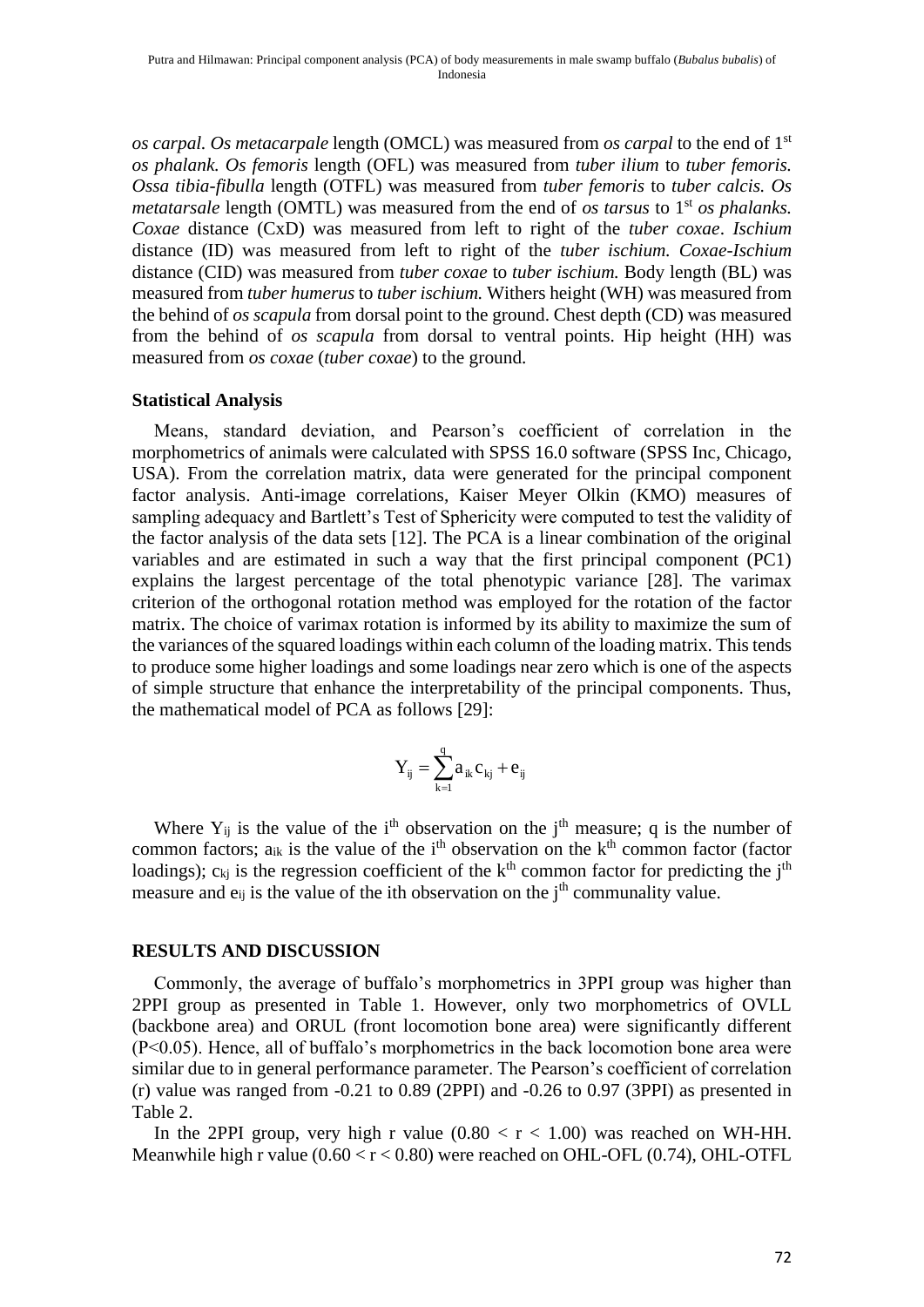(0.62) and ORUL-OTFL (0.76). In the 3PPI group very high r value were reached on OFL-OHL (0.80), ORUL-OTFL (0.92) and HH-WH (0.97). Meanwhile, high r value were reached on OMCL-OVCL (0.62), OMTL-OVTL (0.65), BL-OVLL (0.68), OMTL-OSL (0.60), WH-ORUL (0.62), WH-OTFL (0.66), WH-CD (0.70), OTFL-OMCL (0.62), HH-OTFL (0.60), HH-CD (0.69) and CID-CxD (0.66).

*Table 1. The morphometric characteristics of swamp buffalo bulls morphometrics reared in Indonesia*

| Morphometric traits (cm)         | $2PPI (N = 24)$   | $3PPI (N = 20)$   | Total ( $N = 44$ ) |
|----------------------------------|-------------------|-------------------|--------------------|
| <b>Back bones</b>                |                   |                   |                    |
| vertebrae<br>cervicales<br>Ossa  | $31.54 \pm 2.21$  | 35.70±2.89        | $33.43 \pm 3.27$   |
| length                           |                   |                   |                    |
| Ossa<br>thoracicae<br>vertebrae  | $51.75 \pm 2.95$  | $57.50 \pm 3.35$  | 54.36±4.24         |
| length                           |                   |                   |                    |
| lumbales<br>$O$ ssa<br>vertebrae | 34.88±2.35        | 37.85±3.87        | $36.22 \pm 3.44$   |
| length*                          |                   |                   |                    |
| $O$ ssa<br>sacrales<br>vertebrae | $16.04 \pm 1.04$  | $16.50 \pm 1.00$  | $16.25 \pm 1.04$   |
| length                           |                   |                   |                    |
| Front locomotion bones           |                   |                   |                    |
| Os scapulla length               | $34.29 \pm 2.03$  | $37.80 \pm 3.79$  | $35.89 \pm 3.42$   |
| Os humerus length                | $26.42 \pm 1.64$  | $28.10 \pm 1.65$  | $27.18 \pm 1.83$   |
| Ossa radius ulna length*         | $35.88 \pm 1.48$  | 38.70±2.74        | $37.16 \pm 2.55$   |
| Ossa metacarpale length          | $20.54 \pm 0.98$  | $21.80 \pm 1.11$  | $21.11 \pm 1.20$   |
| <b>Back locomotion bones</b>     |                   |                   |                    |
| Os femoris length                | $28.96 \pm 1.63$  | $30.50 \pm 1.24$  | $29.66 \pm 1.64$   |
| Ossa tibia-fibulla length        | 39.25±1.92        | $42.15 \pm 2.18$  | $40.57 \pm 2.49$   |
| Os metatarsale length            | $23.83 \pm 1.09$  | 24.75±0.97        | $24.25 \pm 1.12$   |
| Coxae distance                   | $32.75 \pm 1.89$  | $35.30 \pm 1.95$  | 33.91±2.29         |
| Ischium distance                 | $16.50 \pm 1.50$  | $17.30 \pm 1.38$  | $16.86 \pm 1.49$   |
| Coxae-Ischium distance           | 31.38±2.41        | 33.05±2.84        | 32.14±2.72         |
| General performance              |                   |                   |                    |
| Body length                      | $121.25 \pm 5.35$ | 133.20±6.90       | $126.68 \pm 8.52$  |
| Withers height                   | $119.33 \pm 3.38$ | $124.60 \pm 5.15$ | 121.73±4.99        |
| Chest depth                      | $62.54 \pm 3.23$  | $68.05 \pm 3.10$  | 65.04±4.19         |
| Hip height                       | $122.83 \pm 3.36$ | 127.45±5.50       | 124.93±4.98        |

\*Means in the same row with different superscripts different significantly  $(P<0.05)$ ; PPI: pairs of permanent incisors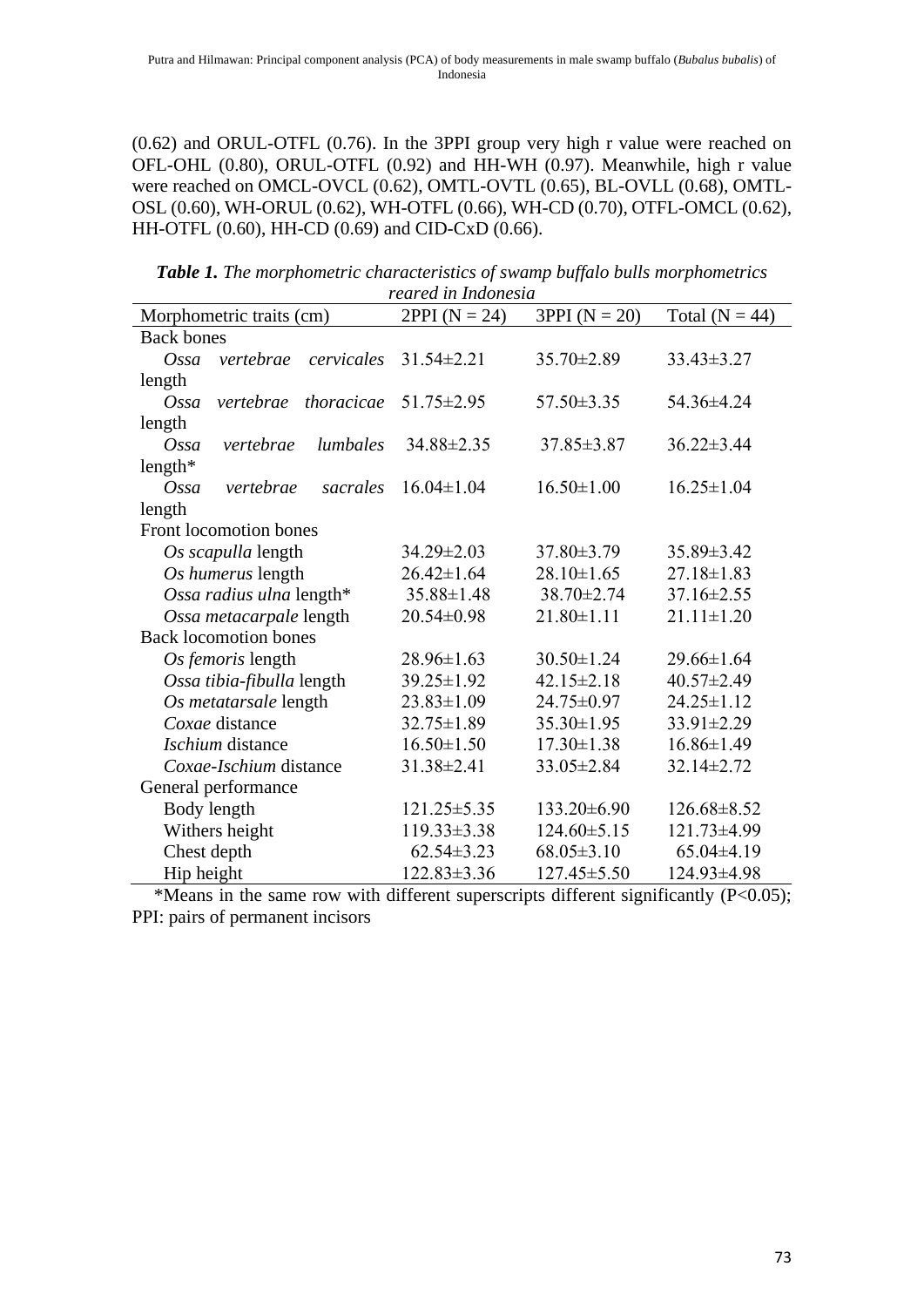|        |              | ⊞ 물물 물을 물을 물을 물을 물을 벌 수 없습니다.                                      |          |  |  |                                              |  |  |  |  |  | pssa                                                                    |                                                                                      |                                                                        |
|--------|--------------|--------------------------------------------------------------------|----------|--|--|----------------------------------------------|--|--|--|--|--|-------------------------------------------------------------------------|--------------------------------------------------------------------------------------|------------------------------------------------------------------------|
|        |              | $\mathsf{e}$ ន្ទ្រីន្ទន្ទន្ទន្ទន្ទន្ទន្ទ្រីខ្ញុំនូ $\mathsf{e}$ ូទ |          |  |  |                                              |  |  |  |  |  | OVSL:                                                                   |                                                                                      | $CD: co ce$                                                            |
|        |              | $\mathbb{E}$ 33333333333333 $\frac{1}{3}$ , $\frac{1}{5}$ ,        |          |  |  |                                              |  |  |  |  |  |                                                                         |                                                                                      |                                                                        |
|        |              |                                                                    |          |  |  |                                              |  |  |  |  |  |                                                                         |                                                                                      |                                                                        |
|        |              | $\bm{\theta}$ lasaasasaastaas $\cdot$ saas                         |          |  |  |                                              |  |  |  |  |  | ossa vertebrae thoracicae length; OVLL: ossa vertebrae lumbales length; | OHL: os humerus length; ORUL: ossa radius ulna length; OMCL: ossa metacarpale length | OMTL: os metatarsale lengh; CxD: coxae distance; ID: ischium distance; |
|        |              | $\mathsf{e}$   3933933\$93#8#  · 33\$33#                           |          |  |  |                                              |  |  |  |  |  |                                                                         |                                                                                      |                                                                        |
|        |              | 8 금융급효능 음료 등급 등급 등급 등급 등                                           |          |  |  |                                              |  |  |  |  |  |                                                                         |                                                                                      |                                                                        |
|        |              | <u>ដ្ឋទ្រុទទទួនមិនទូនដូច និងមន្ត្រី និង</u>                        |          |  |  |                                              |  |  |  |  |  |                                                                         |                                                                                      |                                                                        |
|        |              |                                                                    |          |  |  |                                              |  |  |  |  |  |                                                                         |                                                                                      |                                                                        |
| groups |              |                                                                    |          |  |  |                                              |  |  |  |  |  |                                                                         |                                                                                      |                                                                        |
|        |              | <u>ដ្ឋទ្រុទ្ធអ្នកនិង្គី , ខ្ញុំផ្ទីន្ធទំនិទ្ធន្នន្ទី ន</u>         |          |  |  |                                              |  |  |  |  |  |                                                                         |                                                                                      |                                                                        |
|        |              |                                                                    |          |  |  |                                              |  |  |  |  |  |                                                                         |                                                                                      |                                                                        |
|        |              | 법 <mark>통 등</mark> 음호 - 홍 담 <sub>종</sub> 음종 등 등 등 출 출 금 등 등        |          |  |  |                                              |  |  |  |  |  |                                                                         |                                                                                      |                                                                        |
|        | g            |                                                                    | ន្ទីដីឌី |  |  | . មិន្ទំ ទីងង្គឹង្គំទីនីនីមីនី និង្គី និង្គី |  |  |  |  |  |                                                                         |                                                                                      |                                                                        |
|        | OVSI         |                                                                    | ដូនដូ    |  |  | . इंडेडेडेडेडेडेडेडेडेडेडेडेड                |  |  |  |  |  |                                                                         |                                                                                      |                                                                        |
|        | <b>LI</b> NO |                                                                    | នីទី     |  |  |                                              |  |  |  |  |  |                                                                         |                                                                                      |                                                                        |
|        | 521          | नै                                                                 |          |  |  | 영흥음승승금승승음음슬음승승음승                             |  |  |  |  |  |                                                                         |                                                                                      |                                                                        |
|        | ova          |                                                                    |          |  |  | <u>ម្នងន្ធន្នដំនូងដូន ម្នងទីន្នមន្តន</u> ្   |  |  |  |  |  |                                                                         |                                                                                      |                                                                        |
|        | Morphometric |                                                                    |          |  |  |                                              |  |  |  |  |  | OVCL: ossa vertebrae cervicales length; O                               | vertebrae sacrales length; OSL: os scapulla length;                                  | OFL: <i>os femoris</i> length; OTFL: <i>ossa tibia-fibulla</i> length; |

ischium distance; BL: body length; WH: withers height; CD: chest depth; HH: hip height. \*(P<0.05); \*\*(P<0.01)

Table 2. Pearson's coefficient of correlation (r) for swamp buffalo bulls morphometrics at 2PPI (above diagonal) and 3PPI (under diagonal)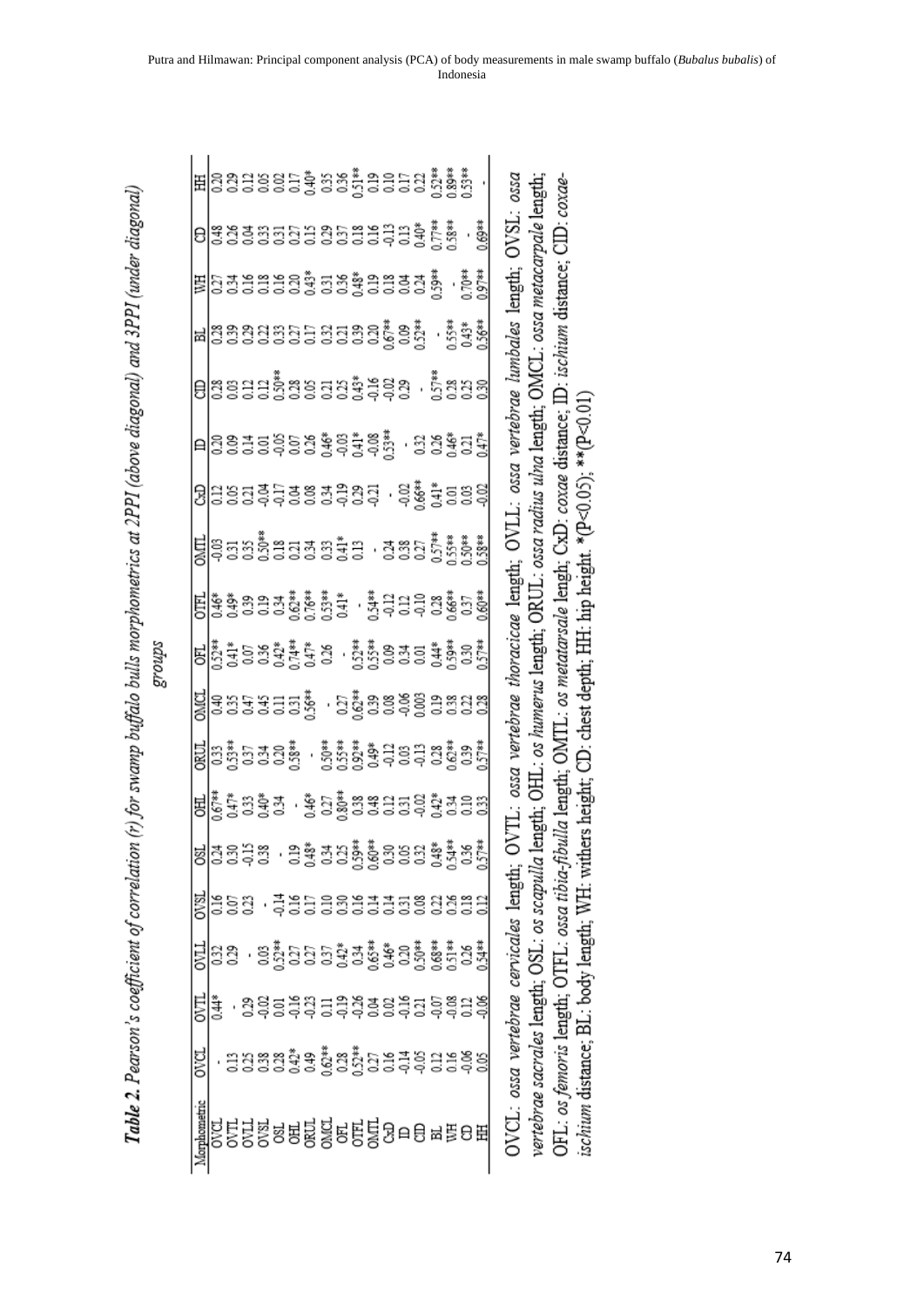|                                                                                                                                                                                                                                                                                                                                                                               |                     |  |                                                                                                                   |  |                                    |                                                                                                                                           | 3PPI |  |  |
|-------------------------------------------------------------------------------------------------------------------------------------------------------------------------------------------------------------------------------------------------------------------------------------------------------------------------------------------------------------------------------|---------------------|--|-------------------------------------------------------------------------------------------------------------------|--|------------------------------------|-------------------------------------------------------------------------------------------------------------------------------------------|------|--|--|
| Morphometric traits                                                                                                                                                                                                                                                                                                                                                           | E                   |  | နာပြီး ၁၉၁ ခုနှစ် အမ် ၁၉၁ ခုနှစ် ၁၉၁ ခုနှစ် ၁၉၁ ခုနှစ်<br>မြို့ရာ ၁၉၁ ခုနှစ် အမ် ၁၉၁ ခုနှစ် ၁၉၁ ခုနှစ် ၁၉၁ ခုနှစ် |  |                                    |                                                                                                                                           |      |  |  |
| Ossa vertebrae cervicales length                                                                                                                                                                                                                                                                                                                                              | $0.68*$             |  |                                                                                                                   |  | <mark>되</mark> 목흥쯩용품동영용총총용용품총총,이동정 | <u>입່ ಜ</u> ្លួំ មិនទីនូ ខ្ញុំ និង ខ្ញុំ ដូច មិនទី ដូច មិន មិន មាន ដូច<br>ត្តិ ដូច មិន មិន ខ្ញុំ និង ខ្ញុំ និង ខ្ញុំ មិន មិន មិន មាន អ្នក |      |  |  |
| Ossa vertebrae thoracicae length                                                                                                                                                                                                                                                                                                                                              | 89`(                |  |                                                                                                                   |  |                                    |                                                                                                                                           |      |  |  |
| Ossa vertebrae lumbales length                                                                                                                                                                                                                                                                                                                                                | 0.26                |  |                                                                                                                   |  |                                    |                                                                                                                                           |      |  |  |
| Ossa vertebrae sacrales l <del>e</del> ngth                                                                                                                                                                                                                                                                                                                                   | 0.13                |  |                                                                                                                   |  |                                    |                                                                                                                                           |      |  |  |
| Os scapulla length                                                                                                                                                                                                                                                                                                                                                            |                     |  |                                                                                                                   |  |                                    |                                                                                                                                           |      |  |  |
| Os humerus length                                                                                                                                                                                                                                                                                                                                                             | $0.85*$             |  |                                                                                                                   |  |                                    |                                                                                                                                           |      |  |  |
| Ossa radius ulna length                                                                                                                                                                                                                                                                                                                                                       | $0.71*$             |  |                                                                                                                   |  |                                    |                                                                                                                                           |      |  |  |
| Ossa metacarpale l <del>e</del> ngth                                                                                                                                                                                                                                                                                                                                          |                     |  |                                                                                                                   |  |                                    |                                                                                                                                           |      |  |  |
| Os femoris length                                                                                                                                                                                                                                                                                                                                                             | $0.73*$             |  |                                                                                                                   |  |                                    |                                                                                                                                           |      |  |  |
| Ossa tibia-fibulla length                                                                                                                                                                                                                                                                                                                                                     | $0.68*$             |  |                                                                                                                   |  |                                    |                                                                                                                                           |      |  |  |
| Os metatarsale length                                                                                                                                                                                                                                                                                                                                                         | $0.17\,$            |  |                                                                                                                   |  |                                    |                                                                                                                                           |      |  |  |
| Coxae distance                                                                                                                                                                                                                                                                                                                                                                | 0.001               |  |                                                                                                                   |  |                                    |                                                                                                                                           |      |  |  |
| Ischium distance                                                                                                                                                                                                                                                                                                                                                              |                     |  |                                                                                                                   |  |                                    |                                                                                                                                           |      |  |  |
| Coxae-Ischium distance                                                                                                                                                                                                                                                                                                                                                        |                     |  |                                                                                                                   |  |                                    |                                                                                                                                           |      |  |  |
| Body length                                                                                                                                                                                                                                                                                                                                                                   | 850<br>0.10<br>0.00 |  |                                                                                                                   |  |                                    |                                                                                                                                           |      |  |  |
| Withers height                                                                                                                                                                                                                                                                                                                                                                | $0.25$<br>$0.10$    |  |                                                                                                                   |  |                                    |                                                                                                                                           |      |  |  |
| Chest depth                                                                                                                                                                                                                                                                                                                                                                   |                     |  |                                                                                                                   |  |                                    |                                                                                                                                           |      |  |  |
| Hip height                                                                                                                                                                                                                                                                                                                                                                    | 0.23                |  |                                                                                                                   |  |                                    |                                                                                                                                           |      |  |  |
| Eigen values                                                                                                                                                                                                                                                                                                                                                                  | 6.09                |  |                                                                                                                   |  |                                    |                                                                                                                                           |      |  |  |
| Variance (%)                                                                                                                                                                                                                                                                                                                                                                  | 33.83               |  |                                                                                                                   |  |                                    |                                                                                                                                           |      |  |  |
| Cumulative (%)                                                                                                                                                                                                                                                                                                                                                                | 33.83               |  |                                                                                                                   |  |                                    |                                                                                                                                           |      |  |  |
| KMO                                                                                                                                                                                                                                                                                                                                                                           |                     |  |                                                                                                                   |  |                                    |                                                                                                                                           |      |  |  |
| Bartlett's test                                                                                                                                                                                                                                                                                                                                                               |                     |  |                                                                                                                   |  |                                    |                                                                                                                                           |      |  |  |
| $\mathcal{L}$ $\mathcal{L}$ $\mathcal{L}$ $\mathcal{L}$ $\mathcal{L}$ $\mathcal{L}$ $\mathcal{L}$ $\mathcal{L}$ $\mathcal{L}$ $\mathcal{L}$ $\mathcal{L}$ $\mathcal{L}$ $\mathcal{L}$ $\mathcal{L}$ $\mathcal{L}$ $\mathcal{L}$ $\mathcal{L}$ $\mathcal{L}$ $\mathcal{L}$ $\mathcal{L}$ $\mathcal{L}$ $\mathcal{L}$ $\mathcal{L}$ $\mathcal{L}$ $\mathcal{$<br>$\overline{a}$ |                     |  |                                                                                                                   |  |                                    |                                                                                                                                           |      |  |  |

Table 3. Rotated component matrix, eigenvalues, total variance, cumulative, communalities, Kaiser-Meiyer-Olkin (KMO) measure of sampling

N: number of animal; PPI: pairs of permanent incisor; PC: principal component; Com.: communality; \*main component; \*\* (P<0.01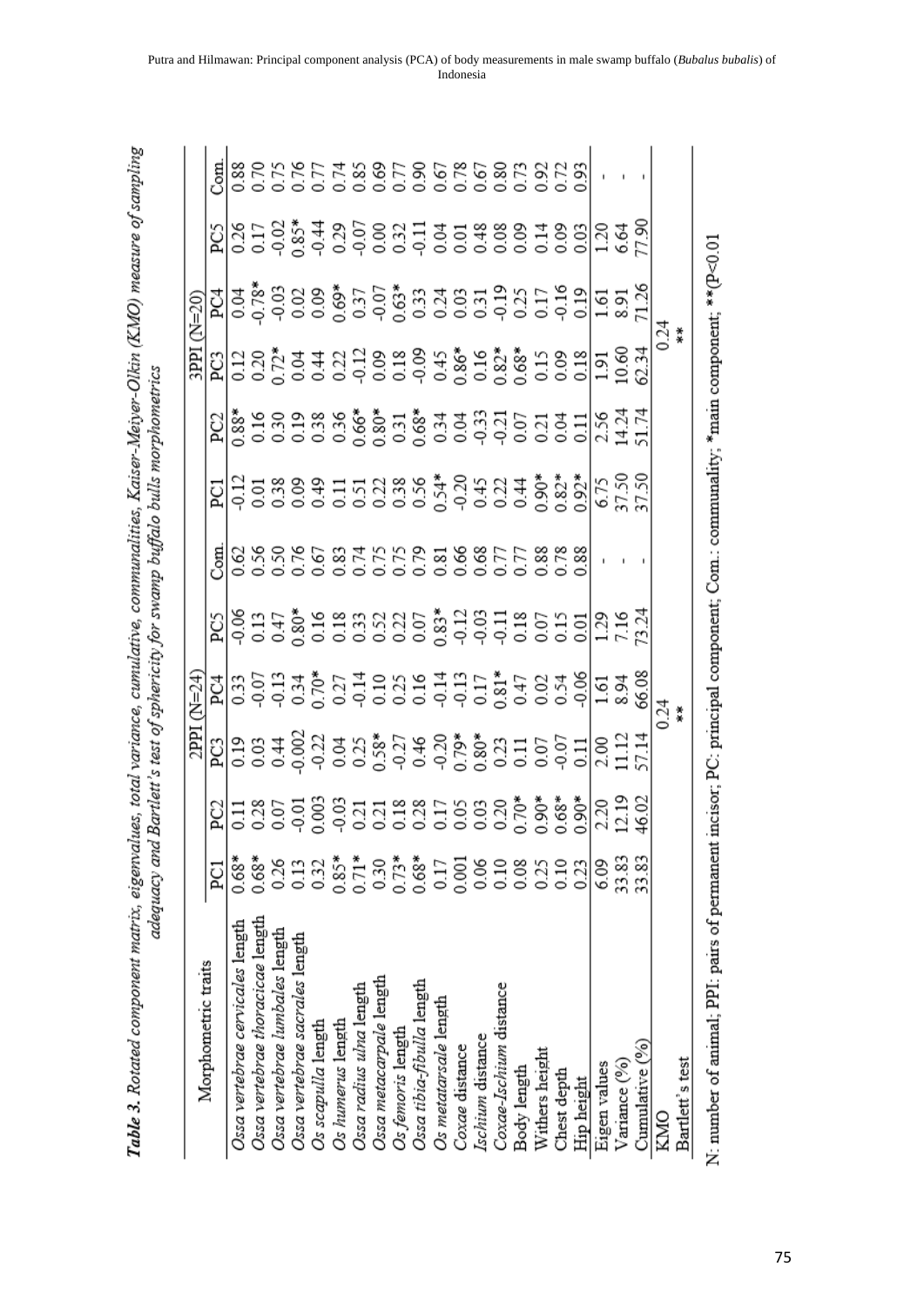The PCA in buffalo's morphometrics showed that both ages group had five components to explain the body conformation/dimension (Table 3). Thus, all principal components (PC's) were explained the buffalo's morphometrics about 73.24% (2PPI) and 77.90% (3PPI). The first principal component (PC1) in 2PPI group consisted of OVCL, OVTL (backbones), OHL, ORUL (front locomotion bones), OFL and OTFL (back locomotion bones). Meanwhile, PC1 in 3PPI group consisted of OML (back locomotion bone), WH, CD and HH (general performance). The PC1 was explained the buffalo's morphometric about 33.83% (2PPI) and 37.50% (3PPI). Thus total the other PC's were explained the buffalo's morphometric about 39.41% (2PPI) and 40.39% (3PPI).

The communality values in buffalo's morphometrics in both ages group were more than 0.50 (high) and with similar KMO's values (0.24). The eigenvalues in PC1 and PC2 were 6.09 and 6.75 respectively. The component plots of swamp buffalo bulls morphometric characteristics were presented in Figure 2.



**Fig 2.** *Component plot in rotated space. 1 Ossa vertebrae cervicalis length; 2:Ossa vertebrae thoracicae length; 3:Ossa vertebrae lumbales length; 4:Ossa vertebrae sacrales length; 5:Os scapula length; 6:Os humerus length; 7:Ossa radius-ulna length;8:Os metacarpale length; 9:Os femoris length; 10:Ossa tibia-fibulla length; 11:Os metatarsale length; 12:Coxae distance; 13:Ischium distance; 14:Coxae-Ischium distance; 15:Body length; 16:Withers height; 17:Chest depth; 18:Hip height*

Nafiu *et al.* [15] reported that the general performance in swamp buffalo bulls (2-3 years age) at Kabaena District of Indonesia were 140.00±18.00 (BL) cm, 119.00±6.00 (WH), and  $114\pm10.00$  cm (HH). Meanwhile, the general performance in 4-5 years of age were 144.00±21.00 cm (BL), 129.00±8.00 cm (WH) and 126.00±10.00 cm (HH). The HH of 2PPI's buffaloes in this study was closed to the swamp buffalo bulls (2-3 years age) at Kabaena District. Thus, BL and WH in 3PPI's buffaloes were lower than male swamp buffalo bulls (3-4 years age) at Kabaena District. In addition, Sembiring *et al.* [14] reported that the BL, WH, CD and HH of swamp buffalo bulls (adult age) at Karo Regency of Indonesia were 133.00±8.49 cm; 139.50±4.95 cm; 60.00±1.41 cm and 137.00±4.24 cm respectively. The BL of 3PPI's buffaloes in this study was closed to the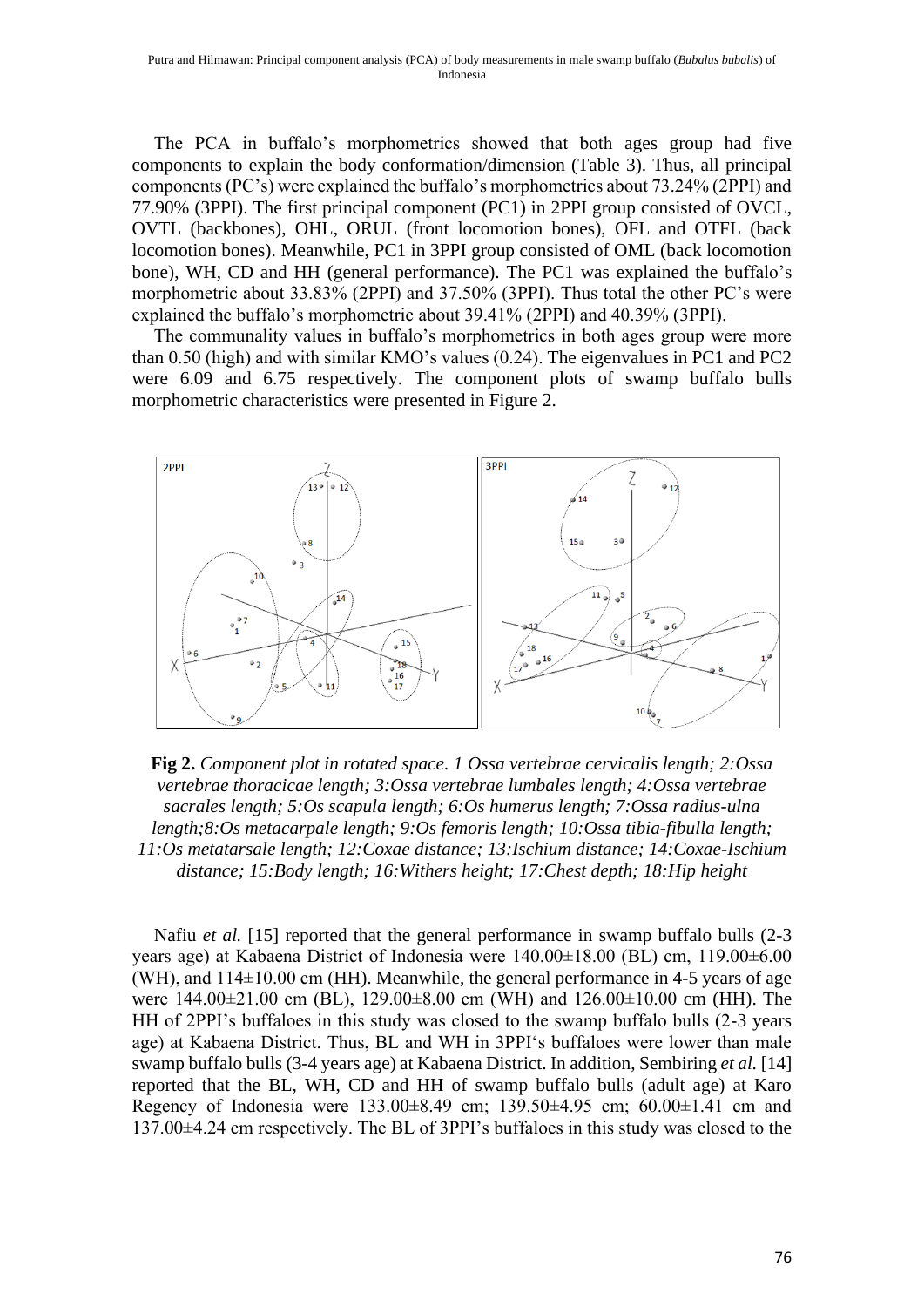swamp buffalo bulls at Karo Regency. The buffalo's morphometric can be affected by breed (genetic), sex, animal management, and health status.

The r value between HH and WH in the animals was 0.97 (very high) and similar to swamp buffaloes at Central Java Province of Indonesia i.e. 0.96 as [16]. Meanwhile, the r value of HH and WH in female Murrah cross buffaloes was 0.65 [30] and lower than the one in this study. Five principal components in this study were explained about 70% of total variance in body morphometrics. Vohra *et al.* [12] obtained four principal components with 13 body morphometrics that explain 70.86% of total variance in female Gojri buffalo's morphometrics. In addition, Vohra *et al.* [13] obtained five principal components with 18 body morphometrics that explain 70.14% of total variance in Chhattisgarhi buffaloes. Johari *et al.* [16] obtained four principal components with a combination of body weight and eight body morphometrics in swamp buffaloes. Therefore, this combination was explained 94% of total variance in buffalo's morphometrics. The PC1 of Chhattisgarhi buffaloes was explained 34.48% of total variance in buffalo's morphometrics with eigenvalue 6.21 and close to the present study. The communality values in all buffalo's morphometrics were more than 0.50 and indicated that the body conformation or body dimension can be explained with these morphometric characteristics.

## **CONCLUSION**

This research showed that five principal components (PC) of morphometric traits were found in both groups and explained about 70% of total variance in each age groups. Six morphometrics: *ossa vertebrae cervicales* length (OVCL), *ossa vertebrae thoracicae*  length (OVTL), *os humerus* length (OHL), *ossa radius ulna* length (ORUL), *os femoris*  length (OFL), *ossa tibia-fibulla* length (OTFL) were described as the first component (PC1) for 2PPI animals. Meanwhile, four morphometrics: *os metatarsale* length (OML), withers height (WH), chest depth (CD), hip height (HH) were showed as the PC1 for 2PPI animals. It was concluded that the general performance of WH, CD, HH can be used as morphometric selection criteria for swamp buffalo bulls at 3-4 years age. The PC1 may be used in phenotypic selection as a means to explain body conformation or body dimension of better early maturing buffaloes to be used in breeding programs.

**Acknowledgement.** Authors wish to thank Department of Agriculture and Food at Kudus Regency for the help in this research. Special thanks to all the livestock keepers who allowed measurements of their buffaloes.

**Conflict of Interest.** The authors declare no potential conflicts of interest with regard to this research, authorship, and/or publication of this article.

**Authorship Contributions.** Concept: W.P.B.P., F.H., Design: W.P.B.P., F.H., Data Collection or Processing: F.H., Analysis or Interpretation: W.P.B.P, F.H., Literature Search: W.P.B.P., F.H., Writing: W.P.B.P., F.H.

**Financial Disclosure.** This research received no grant from any funding agency/sector

**Ethical Statement.** This study does not present any ethical concerns.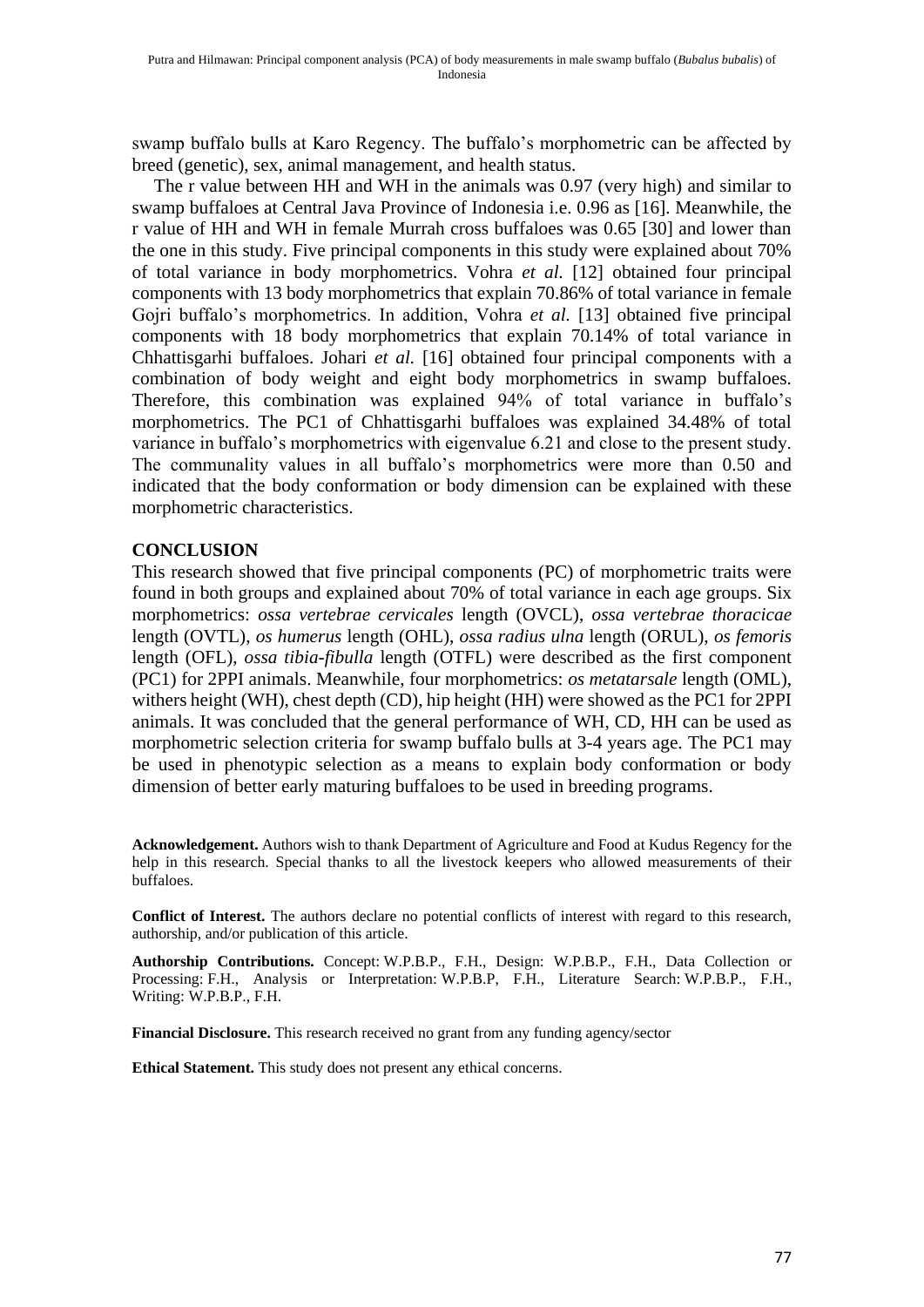#### **REFERENCES**

- [1] DGLAH. (2017): Livestock and Animal Health Statistics. Directorate General of Livestock and Animal Health. Jakarta.
- [2] Siamtiningrum, G., Putra, B. W., Priyanto, R. (2016): Morfometric and carcass and non carcass percentage of swamp buffalo and PO cattle in feedlot system. Journal of Animal Production and Processing Technology 4: 227-233.
- [3] Yakubu, A, Ogah D. M., Idahor, K. O. (2009): Principal component analysis of the morphostructural indices of White Fullani cattle. Trakia Journal of Science **7**: 67-73.
- [4] Pundir, R. K., Singh, P. K., Singh, K. P., Dangi, P. S. (2011): Factor analysis of biometric traits of Kankrej cows to explain body conformation. Asian-Australasian Journal of Animal Science 24: 449-456.
- [5] Tolenkhomba, T. C., Konsam, D. S., Singh, N. S., Prava, M., Singh, Y. D, Ali, M.A., Motina, E. (2012): Factor analysis of body measurements of local cows of Manipur, India. International Multidiscipline Research Journal 2: 77-82.
- [6] Pares-Casanova, P. M., Sinfreu, I., Villalba, D. (2013): Application of verimax rotated principal component analysis in quantifying some zoometrical traits of a relic cow. Korean Journal of Veterinary Research 53: 7-10.
- [7] Pares-Casanova, P. M., Mwaanga, E. S. (2013): Factor analysis of biometric traits of Tonga cattle for body conformation characterization. Global Journal of Multidiscipline Applied Science 1: 41-46.
- [8] Verma, D., Varun, S., Sanjeet, K., Yash, P. T. (2015): Principal component analysis of biometric traits to reveal body conformation in local hill cattle of Himalayan state of Himachal Pradesh, India. Veterinary World 8: 1453-1457.
- [9] Shah, W. A., Ahmad, N., Javed, K., Saadullah, M., Babar, M. E., Pasha, T. N., Ahmad, S., Nasrullah, A. A., Farooq, M. Z., Saleem, A. H. (2018): Multivariate analysis of Cholistani cattle in Punjab Pakistan. Journal of Animal and Plant Science 28: 940-944.
- [10] Heryani, L. G. S. S., Susari, N. N. W., Gunawan, I. W. N. F. (2018): Principals components variables of Taro white cattle morphometrics based on body measurements. Buletin Veteriner Udayana 10: 93-99.
- [11] Putra, W. P. B., Said, S., Arifin, J. (2020): Principal component analysis (PCA) of body measurements and body indices in the Pasundan cows. Black Sea Journal of Agriculture 3: 49-55.
- [12] Vohra, V., Niranjan, S. K., Mishra, A. K., Jamuna, V., Chopra, A., Neelesh, S., Dong, K. J. (2015): Phenotypic characterization and multivariate analysis to explain body conformation in lesser known buffalo (*Bubalus bubalis*) from North India. Asian-Australasian Journal of Animal Science 28: 311-317.
- [13] Vohra, V., Mohan, S., Ramendra, D., Alka, C., Kataria, R. S. (2017): Multivariate analysis of biometric traits and their shared variance in Chhattisgarhi buffalo. Indian Journal of Animal Science 87: 864-870.
- [14] Sembiring, F., Hamdan, Edhy, M. (2013): Morphometric analysis of swamp buffalo (*Bubalus bubalis*) Karodistrct North Sumatera. Jurnal Peternakan Integratif 1: 134-145.
- [15] Nafiu, L. O., Saili, T., Bain, A. (2015): Morphometric potrait of swamp buffalo in Bombana. In: Proceedings of the International Seminar of Improving Tropical Animal Production for Food Security. 3-5 November 2015. Kendari, Indonesia. p. 94-107.
- [16] Johari, S., Kurnianto, E., Sutopo, Hamayanti, W.A. (2009): Multivariate analysis on phenotypic traits of body measurement in swamp buffalo (*Bubalus bubalis*). Journal of Indonesian Tropical Animal & Agriculture 34: 289-294.
- [17] Ferreira, T. A, Idalmo, G. P., Aurora, M. G. G., Aldrin, V. P., Olivardo, F., Camila, T.M., Iraides, F. F. G., Maria, P. S. L. M. P. G. (2013): Morphological traits and type of dairy goats registered in Brazil from 1976 to 2009. Revista Brasileira Zootecnia 42: 857-861.